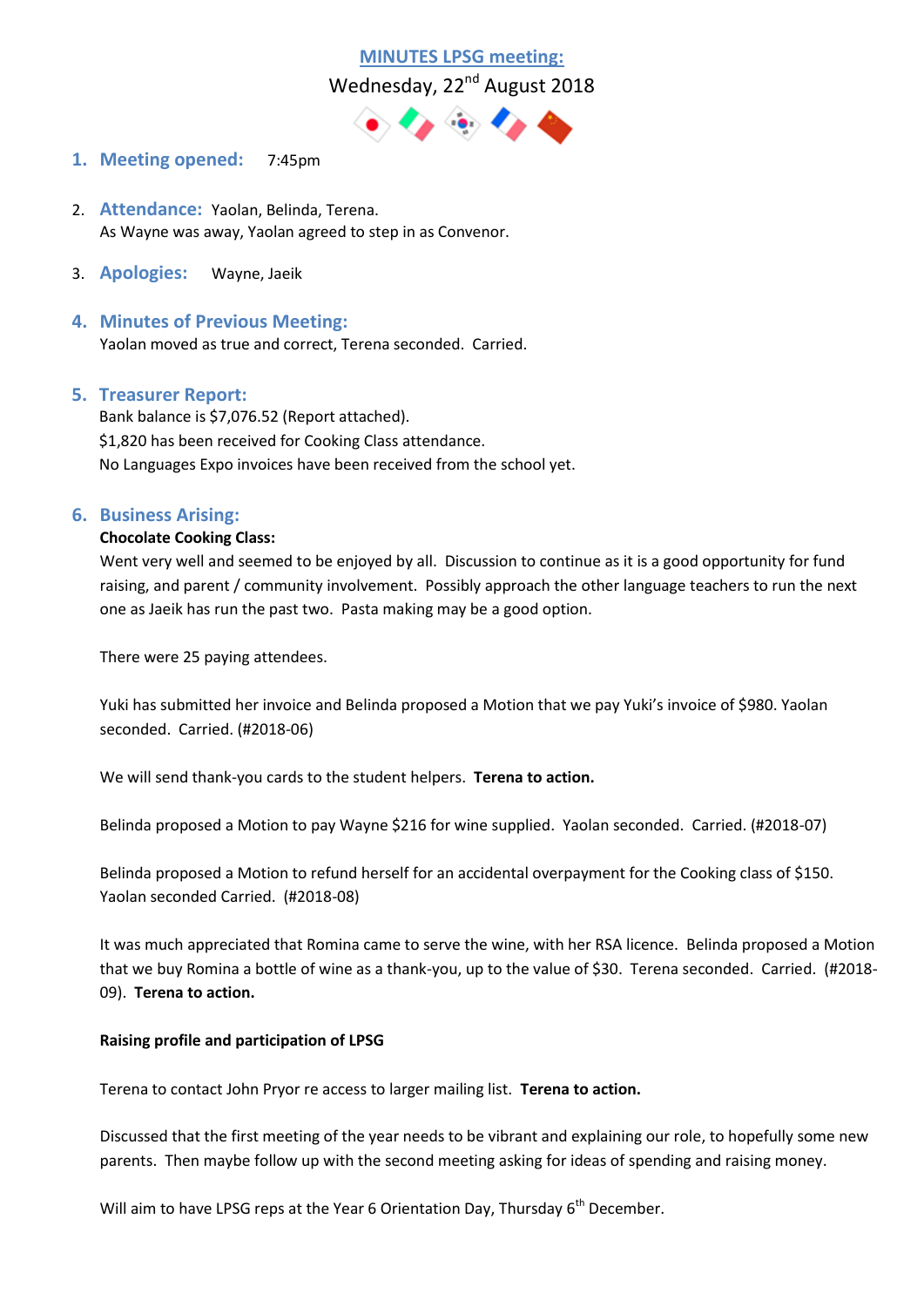## **7. New Business:**

### **End of Year Awards:**

General discussion about some options regarding end of year Language awards, with the aim to encourage language learning.

A possibility is:

Retain "Anita and Geoff" Awards, as per last year, but extend to year 11s (year 12s will have left school by then). Extend to other languages, ie student with most enthusiasm and effort in each language, from year 7 to 11. This would be a total of 25 language awards (5 languages x 5 year groups). Teachers to select recipients.

If GAT committee also funds awards for GAT languages then restrict these to mainstream students.

Provide \$25 or \$30 vouchers.

This will need to be discussed with the Principal.

## 8. **Teaching Report:**

### GAT Chinese

3 students are taking part in Chinese written and speaking competitions - year 8 & 9

3 students went to Shanghai on an international camp gathering - year 9

Italian

Students are preparing for the Dante Alighieri Speech Competition from years 7 - 11 Students have completed the WAATI Italian exam - year 10-12

- 9. **Next Meeting:** Wednesday, 17<sup>th</sup> October @ 7:30pm
- **10.Meeting Closed:** 8:25pm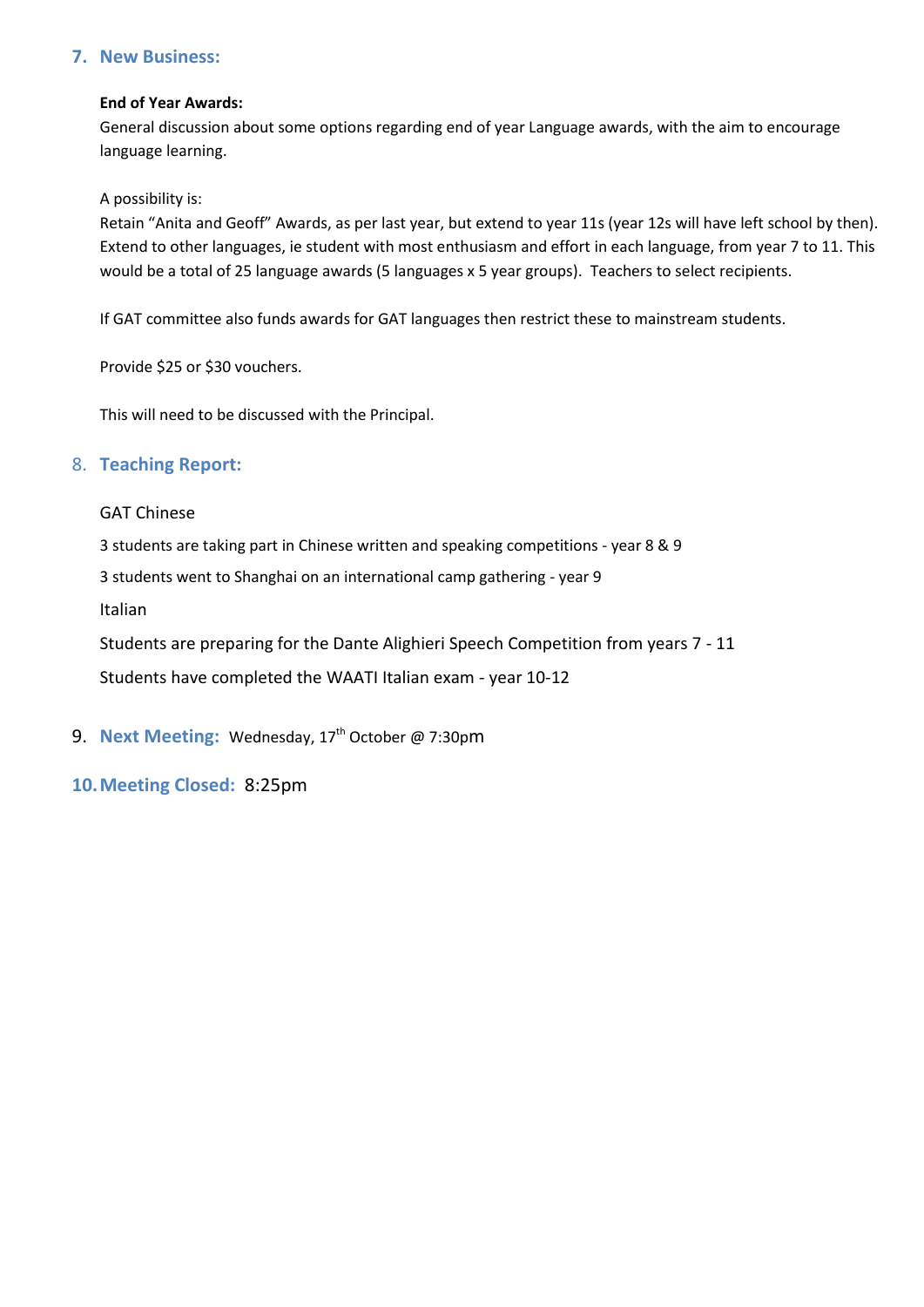# **Motions**

## **Cooking Class - Chef:**

## **Motion #2018-06:**

Pay Yuki's invoice of \$980.

## **Cooking Class - Wine:**

## **Motion #2018-07:**

Pay Wayne \$216 for wine supplied.

## **Cooking Class - Refund:**

## **Motion #2018-08:**

Refund Belinda for her overpayment of \$150.

## **Cooking Class – Romina Thank-you:**

## **Motion #2018-09:**

Buy Romina a bottle of wine as a thank-you for serving wine, up to the value of \$30.